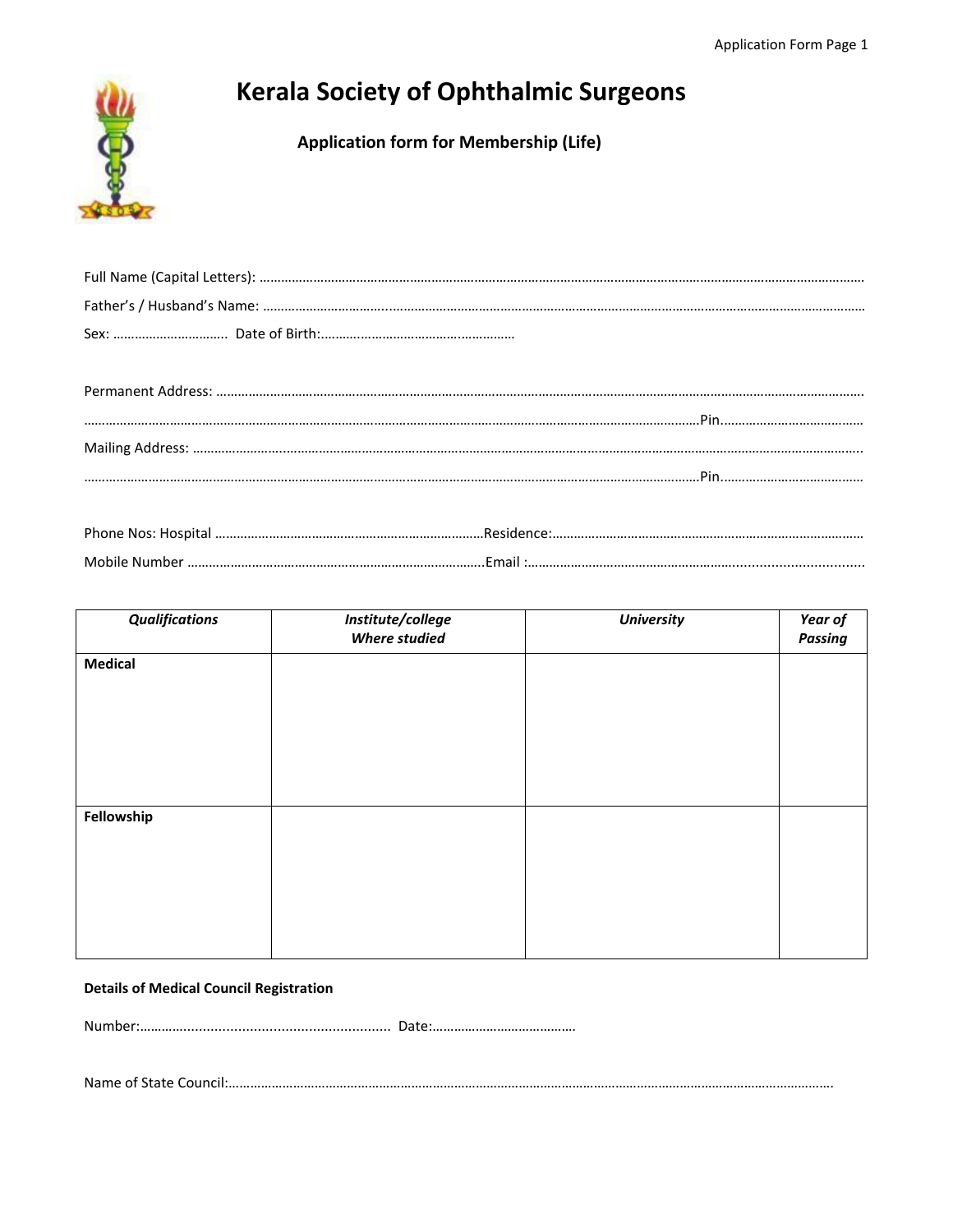### **Details of the KSOS Life Member who is proposing you for membership**

| <b>Full Name of proposer:</b> | . .<br>$\cdot$ $\cdot$ | Address:             |                  |
|-------------------------------|------------------------|----------------------|------------------|
| <b>KSOS ID of proposer</b>    | <b>Email Id</b>        | <b>Mobile Number</b> | <b>Signature</b> |
|                               |                        |                      |                  |
|                               |                        |                      |                  |

#### **Details of the KSOS Life Member who is seconding you for membership**

| <b>Full Name of seconder:</b> |                 | Address:             |                  |
|-------------------------------|-----------------|----------------------|------------------|
|                               |                 |                      |                  |
|                               |                 |                      |                  |
|                               |                 |                      |                  |
|                               |                 |                      |                  |
| <b>KSOS ID of seconder</b>    | <b>Email Id</b> | <b>Mobile Number</b> | <b>Signature</b> |
|                               |                 |                      |                  |
|                               |                 |                      |                  |
|                               |                 |                      |                  |

Apply for Printed KSOS Journal: Yes / No **Apply 30 Apply 1999 and agree to obtain the Surgeons Apply for Printed KSOS Journal:** Yes / No

# I hereby apply for the membership of Kerala Society of Ophthalmic Surgeons and agree to obey all **the rules of the Society**

Date: (Applicant) **Payment Details** Cash/ Cheque / DD No ……………………………………………………for Rs …………………………………………………………dated…………………………… Place: Signature Place:

Drawn on (Name of Bank)………………………………………………………………………………………………………………………………………………

Payable at……………………………………………………………………………………………….

| For Office Use only |  |
|---------------------|--|
|                     |  |
|                     |  |

 **All applicants are requested to carefully read the instructions overleaf**